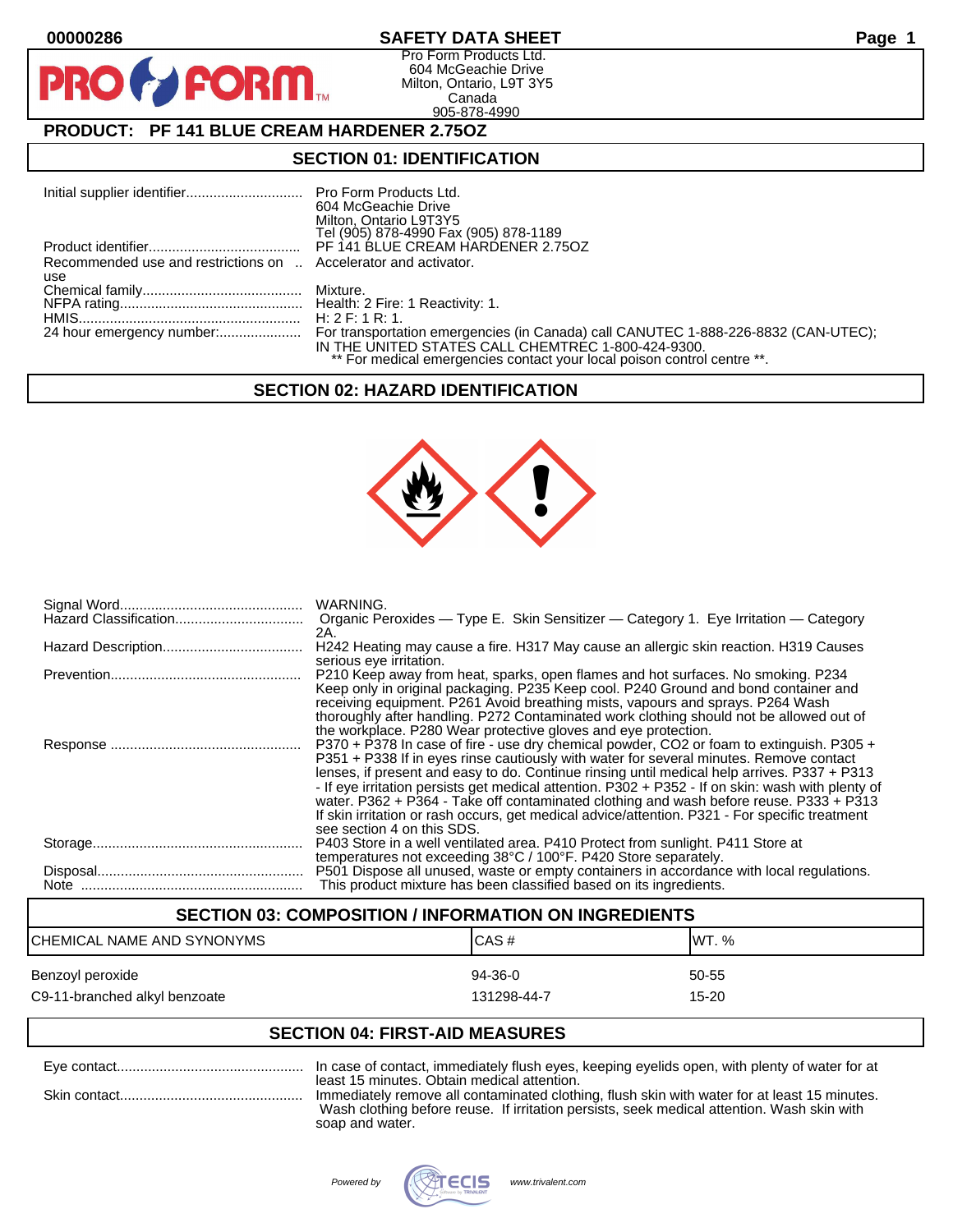**00000286 SAFETY DATA SHEET Page 2**

## **SECTION 04: FIRST-AID MEASURES**

|                                                                  | If inhaled, remove to fresh air. If not breathing, give artificial respiration. If breathing is<br>difficult, give oxygen, obtain medical attention.                                                                                                                                          |
|------------------------------------------------------------------|-----------------------------------------------------------------------------------------------------------------------------------------------------------------------------------------------------------------------------------------------------------------------------------------------|
|                                                                  | Do not induce vomiting. If ingestion is suspected, contact physician or poison control center immediately. If spontaneous vomiting occurs have victim lean forward with head<br>down to prevent aspiration of fluid into the lungs. Never give anything by mouth to an<br>unconscious person. |
| Most important symptoms and effects,<br>whether acute or delayed | Can cause skin sensitization. Causes serious eye irritation.                                                                                                                                                                                                                                  |
|                                                                  | Treat victims symptomatically. The main hazard from ingestion is aspiration of the liquid<br>into the lungs producing chemical pneumonitis. In the event of an incident involving this<br>product ensure that medical authorities are provided a copy of this safety data sheet.              |

#### **SECTION 05: FIRE-FIGHTING MEASURES**

| Suitable and unsuitable extinguishing<br>media                                                                     | "Alcohol" foam, CO2, dry chemical. Do not use water in a jet.                                                                                                                                                                                                                                 |
|--------------------------------------------------------------------------------------------------------------------|-----------------------------------------------------------------------------------------------------------------------------------------------------------------------------------------------------------------------------------------------------------------------------------------------|
| Specific hazards arising from the<br>hazardous product, such as the nature of<br>any hazardous combustion products | Thermal decomposition products are toxic. May include: Oxides of carbon (CO, CO2).<br>Emits toxic fumes under fire conditions.                                                                                                                                                                |
| Special protective equipment and<br>precautions for fire-fighters                                                  | Firefighter should be equipped with self-contained breathing apparatus and full protective<br>clothing to protect against potentially toxic and irritating fumes. Cool fire-exposed<br>containers with cold water spray. Heat will cause pressure buildup and may cause<br>explosive rupture. |
| Unusual fire / explosion hazards                                                                                   | Vapours may be heavier than air. May travel long distances along the ground before<br>igniting and flashing back to vapour source. This material is an oxidizer and may increase<br>the intensity of any fire and the possibility of an explosion.                                            |

#### **SECTION 06: ACCIDENTAL RELEASE MEASURES**

 Leak/spill.................................................. Ventilate. Eliminate all sources of ignition. Isolate area and keep unauthorized people away. Do not walk through spilled material. Contain the spill. Prevent runoff into drains, sewers, and other waterways. Absorb with earth, sand, or another dry inert material. Recover spilled material and place in suitable containers for recycling or disposal. Avoid solvent cleaners. Spilled material and water rinses are classified as chemical waste, and must be disposed of in accordance with current local, provincial, state, and federal regulations.

#### **SECTION 07: HANDLING AND STORAGE**

| Precautions for safe handling<br>Conditions for safe storage, including any | Keep away from heat, sparks, and open flame. Do not breathe vapours, mist or dust. Avoid<br>all skin contact and ventilate adequately, otherwise wear an appropriate breathing<br>apparatus. Handle in accordance with good industrial hygiene and safety practices. Always<br>adopt precautionary measures against build-up of static which may arise from appliances,<br>handling and the containers in which product is packed. Handle and open container with<br>care. Employees should wash hands and face before eating or drinking. |
|-----------------------------------------------------------------------------|--------------------------------------------------------------------------------------------------------------------------------------------------------------------------------------------------------------------------------------------------------------------------------------------------------------------------------------------------------------------------------------------------------------------------------------------------------------------------------------------------------------------------------------------|
| incompatibilities                                                           | Keep away from heat, sparks, and open flames. Keep container closed when not in use.<br>Store away from strong oxidizers. Store away from acids.                                                                                                                                                                                                                                                                                                                                                                                           |

#### **SECTION 08: EXPOSURE CONTROLS / PERSONAL PROTECTION**

| <b>IINGREDIENTS</b>              | TWA              | <b>ACGIH TLV</b><br><b>STEL</b>                                                                                                                                                                                                                                                                                                                                                                                                                                                                                                                     | <b>OSHA PEL</b><br>PEL | <b>STEL</b>     | <b>NIOSH</b><br>IREL |
|----------------------------------|------------------|-----------------------------------------------------------------------------------------------------------------------------------------------------------------------------------------------------------------------------------------------------------------------------------------------------------------------------------------------------------------------------------------------------------------------------------------------------------------------------------------------------------------------------------------------------|------------------------|-----------------|----------------------|
| Benzoyl peroxide                 | $5 \text{ mg/m}$ | Not Established                                                                                                                                                                                                                                                                                                                                                                                                                                                                                                                                     | $5 \text{ mg/m}$       | Not Established | 5 mg/m3 TWA          |
| C9-11-branched alkyl<br>benzoate | No data          |                                                                                                                                                                                                                                                                                                                                                                                                                                                                                                                                                     |                        |                 |                      |
| Appropriate engineering controls |                  | Local exhaust ventilation is recommended. Wear an appropriate, properly fitted respirator<br>when contaminant levels exceed the recommended exposure limits.<br>Liquid chemical goggles.<br>Chemical resistant gloves.<br>Wear adequate profective clothes.<br>Safety boots per local regulations.<br>Emergency showers and eye wash stations should be available.<br>Provide natural or mechanical ventilation to control exposure levels below airborne<br>exposure limits. Local mechanical exhaust ventilation should be used at sources of air |                        |                 |                      |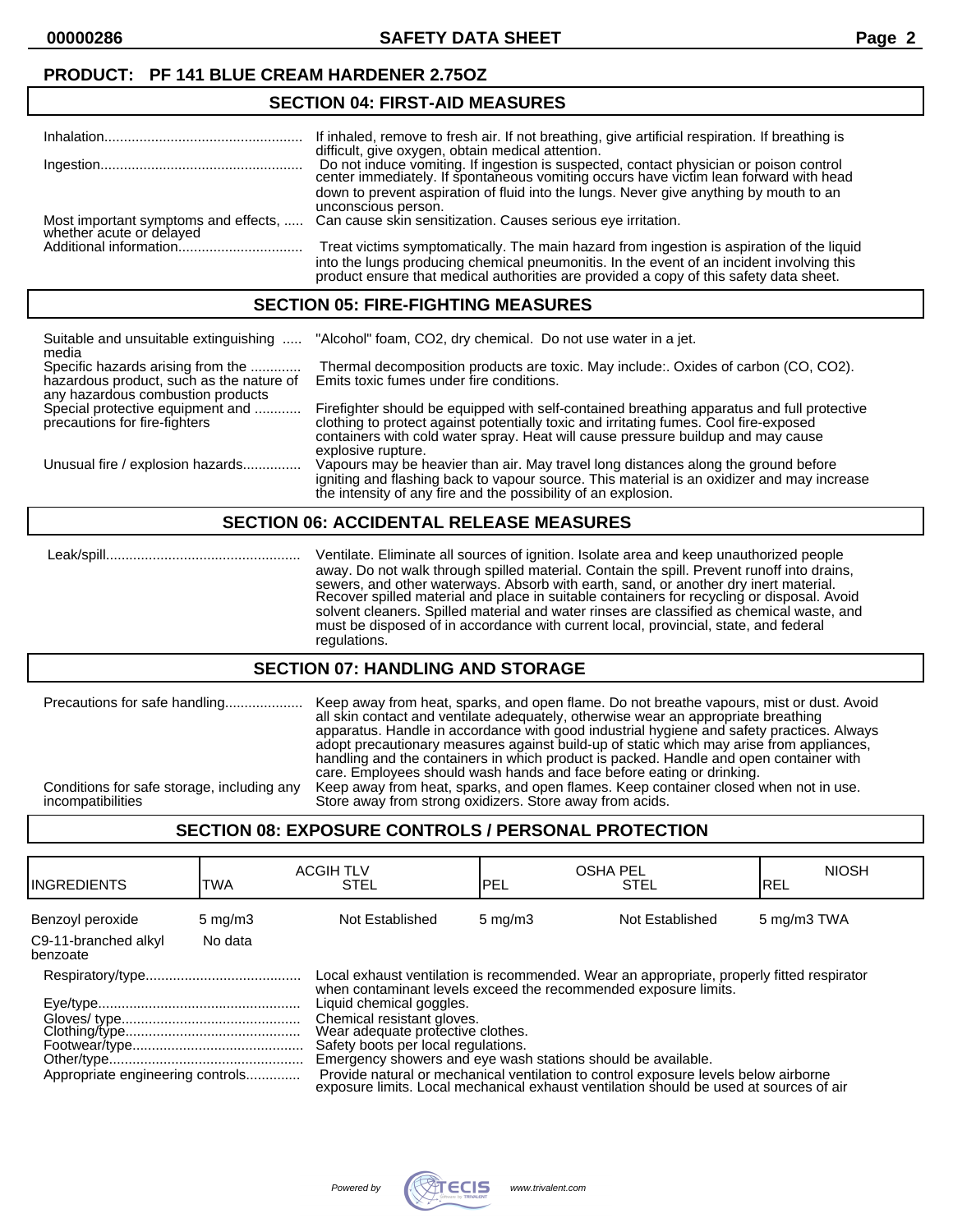#### **PRODUCT: PF 141 BLUE CREAM HARDENER 2.75OZ**

#### **SECTION 08: EXPOSURE CONTROLS / PERSONAL PROTECTION**

Appropriate engineering controls.............. contamination, such as open process equipment, or during purging operations, to capture gases and fumes that may be emitted. Standard reference sources regarding industrial ventilation (ie. ACGIH industrial ventilation) should be consulted for guidance about adequate ventilation.

#### **SECTION 09: PHYSICAL AND CHEMICAL PROPERTIES**

| Appearance/Physical state<br>Odour threshold (ppm)<br>pH<br>Melting / Freezing point (deg C)<br>Initial boiling point / boiling range (deg C).<br>Flash point (deg C), method<br>Flammability (solids and gases)<br>Upper flammable limit (% vol)<br>Lower flammable limit (% vol)<br>Vapour pressure (mm Hg)<br>Relative Density (Specific Gravity)<br>Partition coefficient - n-octanol/water<br>Auto ignition temperature (deg C)<br>Decomposition temperature | Paste / solid.<br>Blue/white.<br>No data.<br>Not available.<br>No data.<br>No data.<br>No data.<br>94.<br>No data.<br>Not applicable.<br>No data.<br>No data.<br>No data.<br>No data.<br>1.2.<br>10.<br>No data.<br>Not available.<br>Not available.<br>Not available.<br>Not available. |
|-------------------------------------------------------------------------------------------------------------------------------------------------------------------------------------------------------------------------------------------------------------------------------------------------------------------------------------------------------------------------------------------------------------------------------------------------------------------|------------------------------------------------------------------------------------------------------------------------------------------------------------------------------------------------------------------------------------------------------------------------------------------|
|                                                                                                                                                                                                                                                                                                                                                                                                                                                                   | 2.3 lbs/USG.                                                                                                                                                                                                                                                                             |

## **SECTION 10: STABILITY AND REACTIVITY**

| Possibility of hazardous reactions                      |
|---------------------------------------------------------|
| Conditions to avoid, including static                   |
| discharge, shock or vibration<br>Incompatible materails |
|                                                         |
|                                                         |

Stable at normal temperatures and pressures. Reactivity .................................................. Hazardous polymerization will not occur. Avoid heat, sparks and flames. Hazardous polymerization will not occur. Avoid heat, spark, open flames.

Strong oxidizing agents. Acids.

Hazardous decomposition products.......... No hazardous decomposition products when stored and handled correctly. See hazardous combustion products section 5.

## **SECTION 11: TOXICOLOGICAL INFORMATION**

| <b>INGREDIENTS</b>            |                                                                                                                                                                                                                                               | <b>LC50</b>                  | LD50                   |
|-------------------------------|-----------------------------------------------------------------------------------------------------------------------------------------------------------------------------------------------------------------------------------------------|------------------------------|------------------------|
| Benzoyl peroxide              |                                                                                                                                                                                                                                               | $>24.3$ mg/L (4 hr., vapour) | 7710 mg/kg (Rat, Oral) |
| C9-11-branched alkyl benzoate |                                                                                                                                                                                                                                               | Not available                | Not available          |
| Effects of acute exposure     | Eye contact. Skin contact. Ingestion. Inhalation.<br>Causes serious eye irritation. Contact with paste may result in irritation, redness, tearing,<br>and blurred vision. May cause sensitization by skin contact. May cause skin irritation. |                              |                        |
| Carcinogenicity of material   | Prolonged or repeated skin contact may cause drying or cracking of skin.<br>This product is not listed by NTP, IARC or regulated as a carcinogen by OSHA.<br>No data.                                                                         |                              |                        |

#### **SECTION 12: ECOLOGICAL INFORMATION**

Environmental........................................... Do not allow to enter waters, waste water or soil. This material meets the definition of a marine pollutant.

Other adverse effects Persistence and degradability......................... Not available.

## **SECTION 13: DISPOSAL CONSIDERATIONS**

Information on safe handling for disposal . Empty containers must be handled with care due to product residue. Dispose of as an and methods of disposal, including any industrial waste in a manner acceptable to good waste management practice and in contaminated packaging accordance with applicable local, provincial/State or federal regulations.